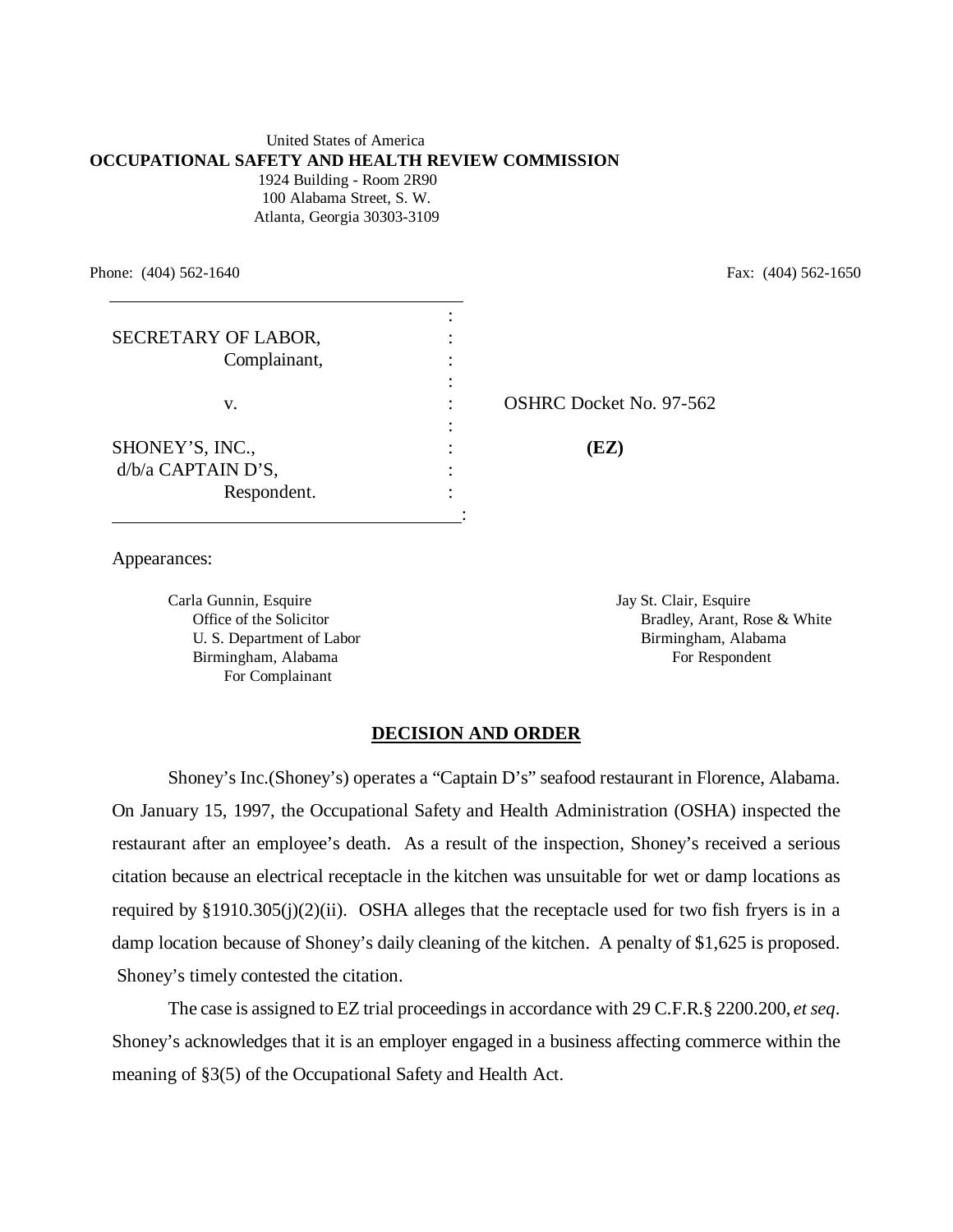On July 3, 1997, a hearing was held in Huntsville, Alabama. Shoney's argues that the receptacle is not in a wet or damp location. The court agrees, and the citation is vacated.

## *Background*

Shoney's "Captain D's" restaurant in Florence, Alabama, was built in 1994 in accordance with applicable building and electric codes (Tr. 62, 94). The restaurant consists of a dining area for customers, a counter area where food orders are received, and the kitchen area where the food is prepared and passed through an opening to the counter area (Tr. 47).

The kitchen area measures approximately 30 feet by 50 feet and consists of a food preparation area and storage areas (Tr. 56-57). The kitchen floor and walls are tiled (Tr. 76, 96). There are drain holes in the middle of the floor (Tr. 64). In the food preparation area along one wall, there are two portable fish fryers, a rolling cart to prepare food, and a fish cooler (refrigerator) (Exh. C-4; Tr. 54- 55).

 The fish fryers are approximately 3 feet high, 2 feet long, and 1 foot wide. They are on wheels, allowing a 6-inch opening underneath the fryers (Exh. C-4; Tr. 77, 82, 65). The fryers are plugged into a 120-volt double-duplex receptacle installed in a two-gang outlet box with a stainless steel cover (Exh. C-1; Tr. 103). The receptacle is 16 to 18 inches above the tiled floor and located behind the two fryers (Tr. 20). Other electrical receptacles in the kitchen area are located 3 feet above the floor. The fish fryers remain plugged into the receptacle during the cleaning process (Tr. 54).

The kitchen floor is cleaned every evening at approximately 9:45 p.m. The assistant manager and two employees are involved in the cleaning, and it takes thirty to forty-five minutes (Tr. 52, 79- 80). To clean the floor, employees fill two 30-gallon plastic trash cans on rollers with water from an ordinary garden hose. One trash can is filled with soapy water for cleaning the floor, and the other trash can is filled with clean water for rinsing (Exh. C-2; Tr. 64, 81). By dipping a tea pitcher into the trash cans, water is thrown onto the areas to be cleaned, including under the fish fryers. A bristle brush and squeegee are used to clean the floor (Tr. 64, 72, 96). When the trash can is approximately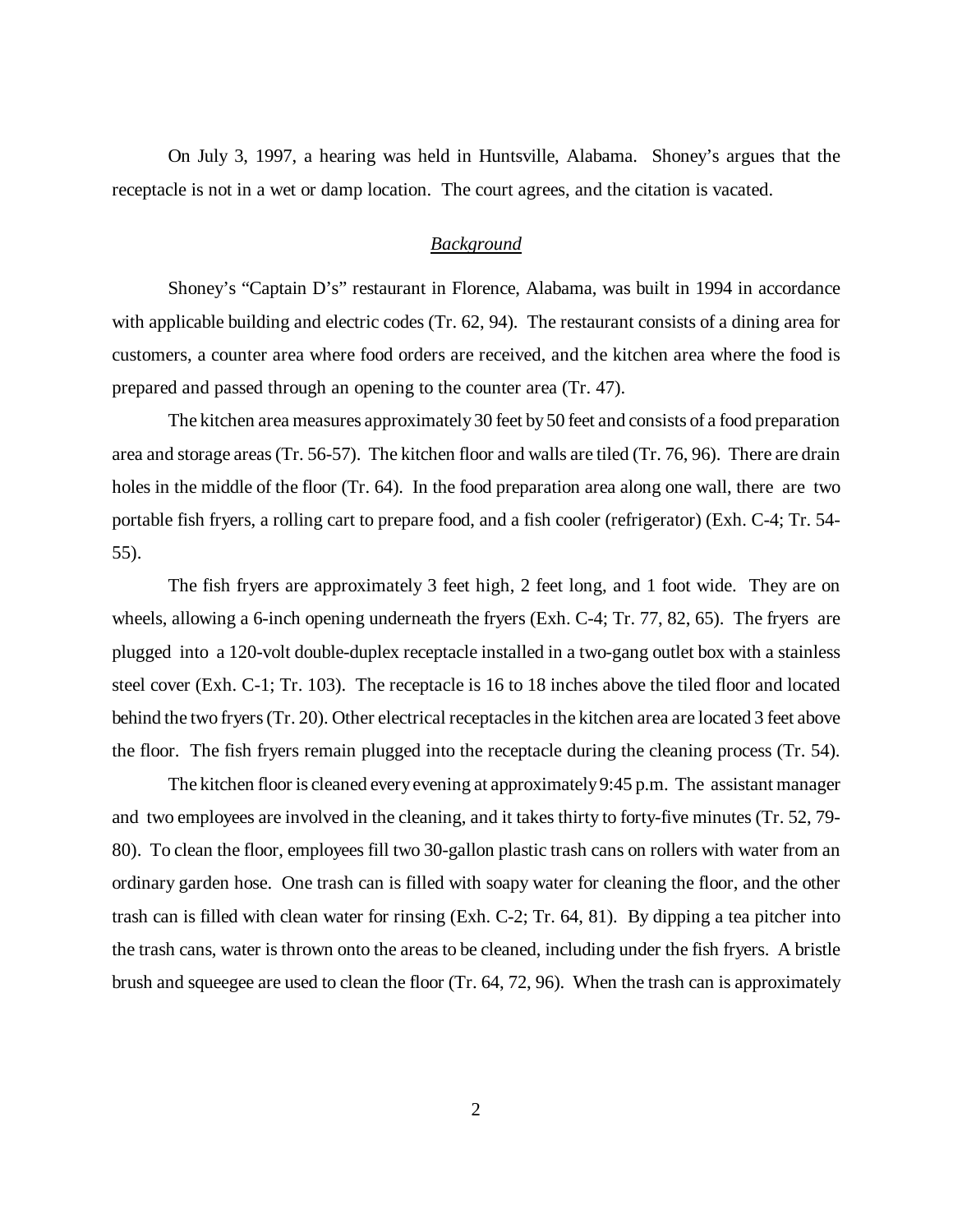half emptied, the trash can is tipped over allowing the remaining water to pour onto the floor<sup>1</sup> (Tr. 64, 69). After the floor is scrubbed with soapy water, clean water is applied in the same manner. On October 29, 1996, an employee, John Tutwiler, died while cleaning the kitchen (Tr. 27). He was using the garden hose to clean inside the fish cooler. The cooler is located approximately 30 inches from the fryers<sup>2</sup> (Tr. 68, 73, 78, 85). Shoney's reported the death to OSHA as a possible heart attack (Tr. 27). After receiving a confidential telephone call claiming Tutwiler was electrocuted, OSHA initiated its inspection on January 15, 1997 (Tr. 27). OSHA found no evidence of electrocution or that he died as a result of the electrical receptacle behind the fish fryers (Tr. 14, 29). According to the coroner's report, Tutwiler died from asthma (Tr. 10). However, OSHA concluded that the receptacle used for the fish fryers was located in a damp location because of the amount of water used during cleaning. Compliance Officer Judith Etterer was under the impression that "copious quantities of water are used" (Tr. 20).

## *Discussion*

In order to establish a violation of a safety standard, the Secretary must show by a preponderance of the evidence that  $(1)$  the cited standard applies to the alleged condition;  $(2)$  the terms of the standard were not complied with; (3) employees were exposed to or have access to the violative condition; and (4) the employer knew or could have known of the violative condition with the exercise of reasonable diligence. *Seibel Modern Mfg. & Welding Corp.*, 15 BNA OSHC 1218, 1221-22, 1991-93 CCH OSHD ¶ 29,442, p. 39,678 (No. 88-821, 1991). The Secretary has the burden of proof.

The Secretary concedes that the location of the receptacle is normally not damp. She contends that the cleaning process makes it a damp location (Tr. 113-114). The Secretary claims that abatement requires the use of a ground fault interrupter or a change in the cleaning process.

Shoney's does not dispute employees' exposure and knowledge of the condition if the location is "damp" as contemplated by §1910.305(j)(2)(ii). Shoney's also does not dispute that the

<sup>&</sup>lt;sup>1</sup>The ability to tip over the trash depends on the strength of the worker (Tr. 69).

<sup>&</sup>lt;sup>2</sup>The distance is based on counting the number of 6-inch floor tiles in Exhibit C-4 (Tr. 76-77).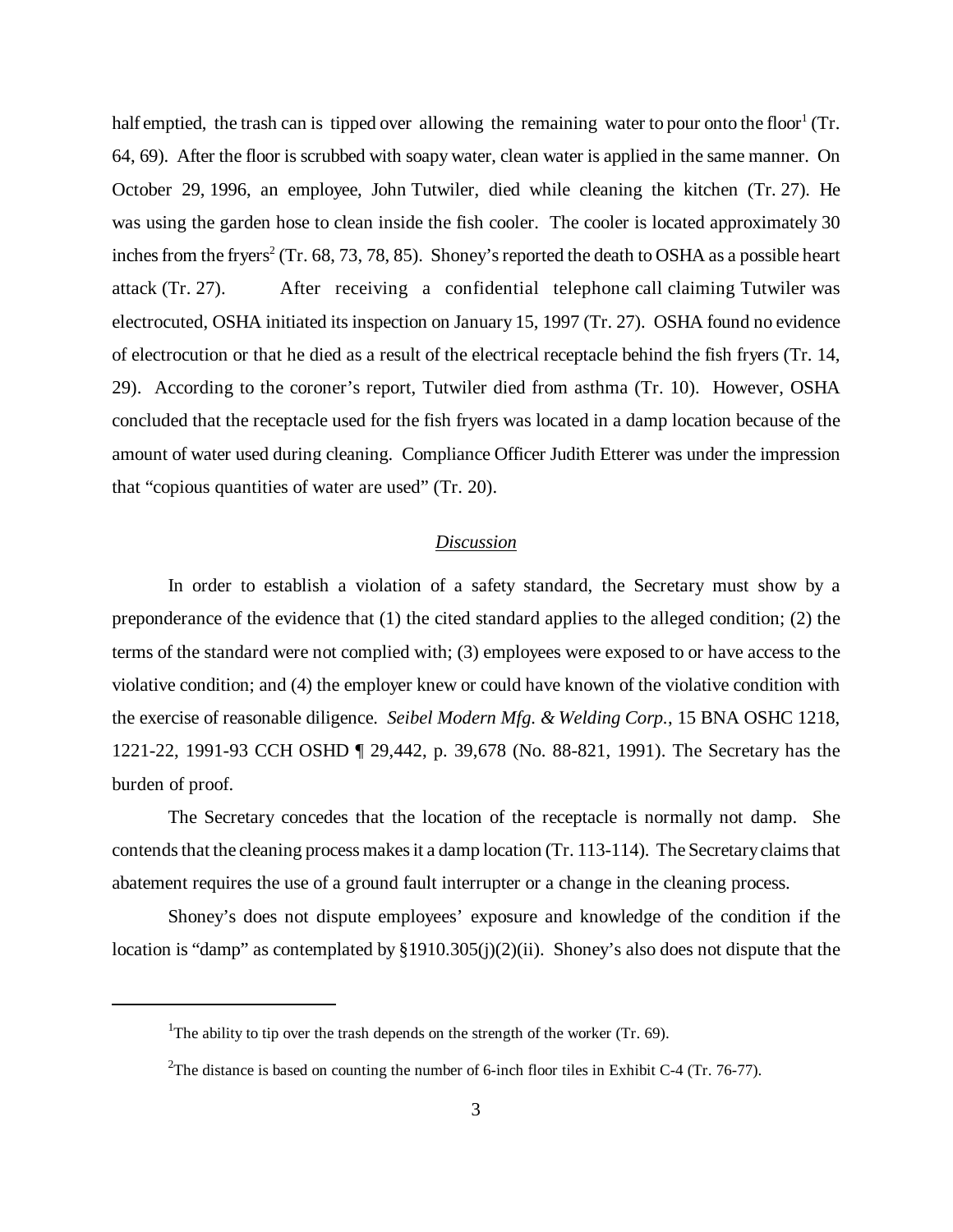receptacle is not suitable for "damp" locations. Shoney's argues, however, that the standard is vague and contends that the receptacle is not in a damp location.

#### Section  $1910.305(j)(2)(ii)$  Is Not Vague

Section 1910.305(j)(2)(ii) requires that "a receptacle installed in wet or damp locations shall be suitable for the location." A safety standard, such as is in this case, is generally construed liberally. It is not impermissibly vague simply because it is broad in nature. *J.A. Jones Constr. Co*., 15 BNA OSHC 2201, 2205, 1991-93 CCH OSHD ¶ 29,964 (No. 87-2059, 1993). Instead, "a broad regulation must be interpreted in the light of the conduct to which it is being applied and external objective criteria, including the knowledge and perceptions of a reasonable person, may be used to give meaning to such a regulation in a particular situation." *Id.* at 2205-06. *Also see American Bridge Company,* 17 BNA OSHC 1169, 1172 (No. 92-959, 1995).

The wording of  $\S 1910.305(j)(2)(ii)$  is not vague or ambiguous. As noted by Thomas Thompson, Shoney's electrical expert, the standard is identical to a provision in the National Electric Code which has remained unchanged since 1971 (Tr. 98-99). The language is plain and admits to no more than one meaning. It requires a suitable receptacle for a wet or damp location. The terms "wet or damp" are defined at §1910.399. If not defined, words are given their ordinary meaning. As used in the standard, "suitable" refers to the type of receptacle needed for wet or damp locations. If the location is wet or damp, Shoney's expert was easily able to identify the necessary compliance with the standard (Tr. 101).

Therefore,  $\S 1910.305(j)(2)(ii)$  is not vague, and the electrical receptacle in Shoney's kitchen is covered by the standard if the receptacle is in a damp location.

#### The Receptacle Is Not in a Damp Location

The citation alleges that the electrical receptacle behind the fish fryers was not suitable for damp locations.<sup>3</sup> The Secretary alleges that the location is damp because moisture during the

 $3$ The Secretary does not contend the location was "wet."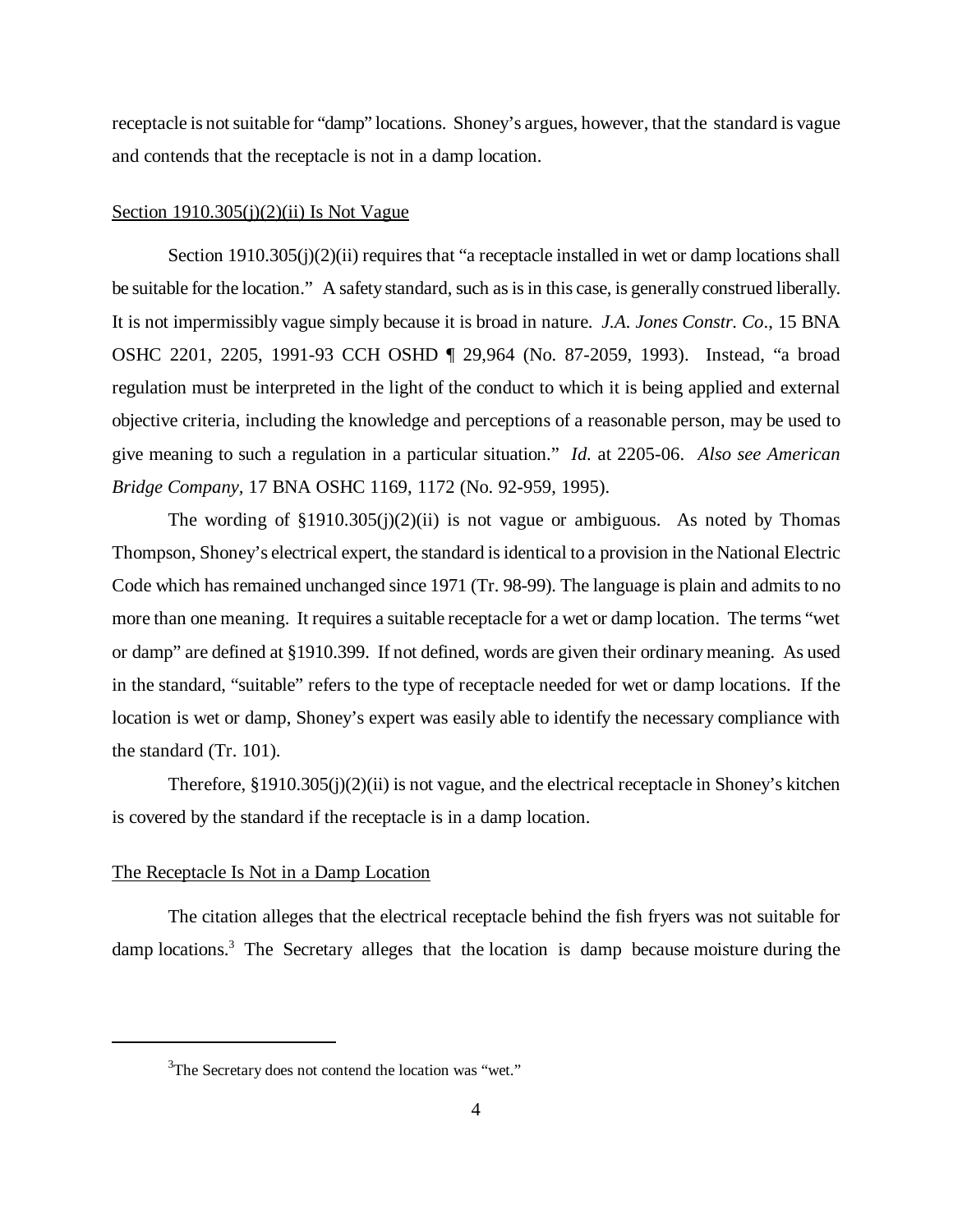cleaning process may come in contact with the live receptacle. A "damp" location is defined at §1910.399 as:

> [P]artially protected locations under canopies, marquees, roofed open porches, and like locations, and interior locations subject to moderate degrees of moisture, such as some basements, some barns, and some cold-storage warehouses.

The receptacle is 16 to 18 inches above the floor. According to Compliance Officer Etterer, if the receptacle was 3 feet above the floor, there is no violation (Tr. 51). The other electrical receptacles in the kitchen are 3 feet above the floor. Also, the Secretary concedes that but for the cleaning process, the electrical receptacle for the fish fryers is in a "dry" location (Tr. 7). A "dry" location is defined at §1910.399 as:

> [A] location not normally subject to dampness or wetness. A location classified as dry may be temporarily subject to dampness or wetness, as in the case of a building under construction.

The Secretary failed to meet her burden of proof. She failed to show that the location of the receptacle is exposed to a "moderate degree of moisture" during the kitchen's cleaning. The cleaning takes forty-five minutes daily. The water is immediately removed from the floor. The floor is only temporarily subject to dampness each day. There is no showing, however, that moisture ever contacts the receptacle. The compliance officer did not observe moisture on the receptacle or see the actual cleaning process. There is also no evidence that employees interviewed stated that moisture was seen on the wall near the receptacle. The receptacle is not in the open and is protected from any direct contact with water by the two fish fryers. The receptacle is behind the fryers. The receptacle is also recessed approximately one-quarter inch, preventing contact from water running down the wall (Tr. 95, 103). Further, part of the cooking hood protrudes 4 inches out over the receptacle (Tr. 105).

Also, with water being thrown underneath the fish fryers during the cleaning process, there is no showing that water could splash onto the receptacle. The receptacle is located 16 to 18 inches above the floor. There is also no showing as to the amount of water used in the area of the fryer. The opening beneath the fish fryer is only 6 inches, and the fryer is against the wall. The location of the receptacle prevented any moisture from coming in contact with the receptacle.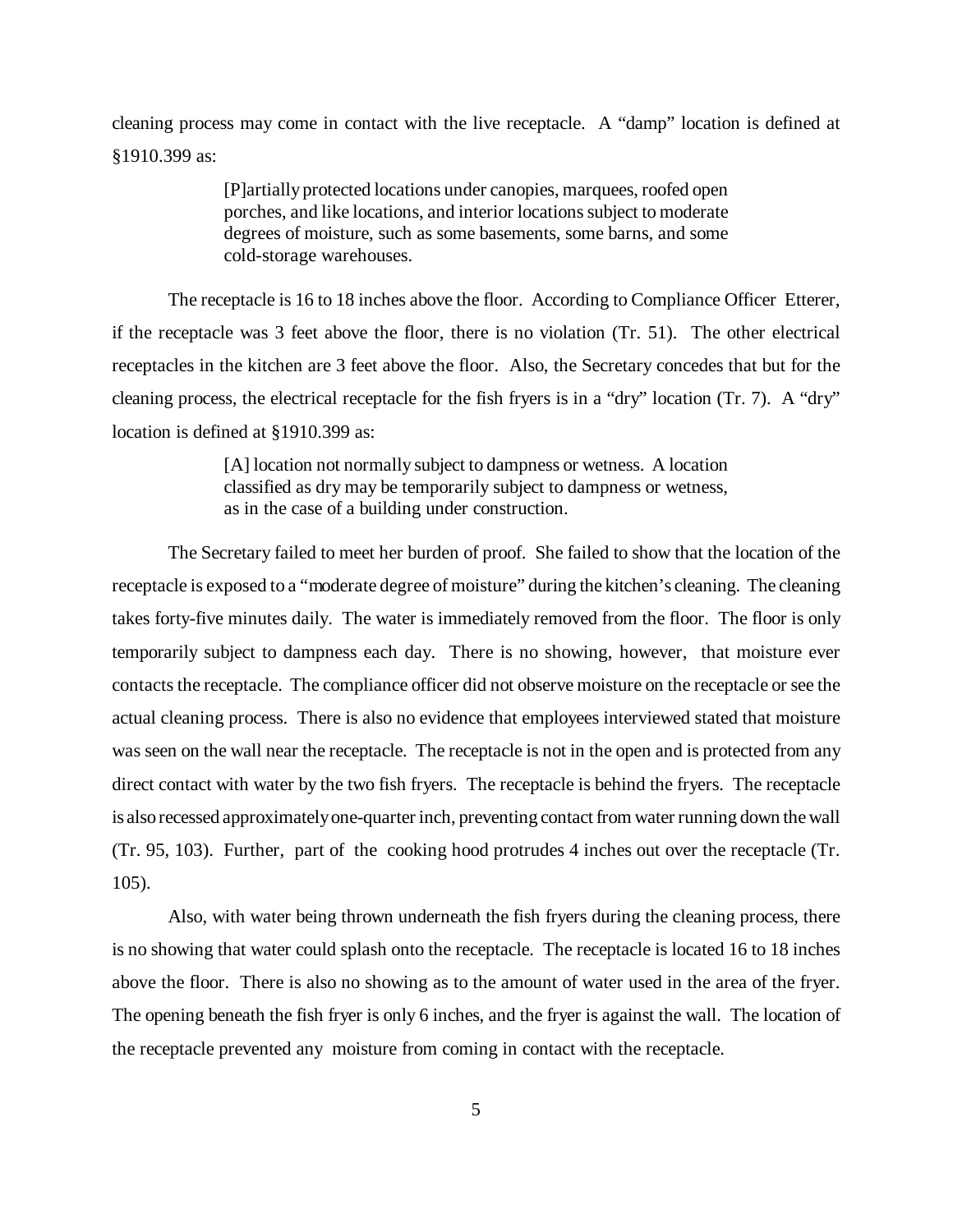The Secretary's other concern about the use of the garden hose to wash the inside of the fish cooler is also speculative and contrary to Shoney's instructions. The fish cooler is approximately 30 inches from the fryers. There is no explanation as to how water sprayed inside the cooler could reach the receptacle for the fish fryers. Also, the citation is not for spraying inside the cooler which was plugged in or for the receptacle used by the cooler. Further, using the hose to clean inside the cooler was contrary to the manager's instructions. Tutwiler was the only employee shown to use the hose to clean inside the cooler.

The compliance officer's testimony is given little weight since she did not observe the cleaning process. Her testimony is speculative as to the quantity and flow of water in the location of the fish fryers. The amount of water used in the area of the fish fryers is unknown. The two trash cans were used to clean the entire kitchen area of 1,500 square feet (Tr. 96). The compliance officer was given only a verbal demonstration of the process by the assistant manager (Tr. 47, 57). Her opinions are refuted by John Thompson, a master electrician with thirty-seven years' experience. Thompson identified the location of the receptacle as a dry location (Tr. 93-94). Unlike a cement floor found in a basement or the area inside a cold storage warehouse, Thompson explained that a tile floor expels the water and does not absorb it (Tr. 96). The floor drains and squeegee keep the floor dry during cleaning.

In *Victor Microwave, Inc.,* 1996 OSAHRC Lexis 57 (Docket No. 94-3024, 1996), a violation of §1910.305(j)(2)(ii) was found at a receptacle behind a large split sink used for bright dip operations. The judge found that the sink was filled with solution and with running water subjecting the receptacle to "moderate degrees of moisture." Unlike the split sink, the receptacle in this case is not located in an area subject to moisture. The receptacle is not in a damp location.

Accordingly, a violation of §1910.305(j)(2)(ii) is not established.

## **FINDINGS OF FACT AND CONCLUSIONS OF LAW**

The foregoing decision constitutes the findings of fact and conclusions of law in accordance with Rule 52(a) of the Federal Rules of Civil Procedure.